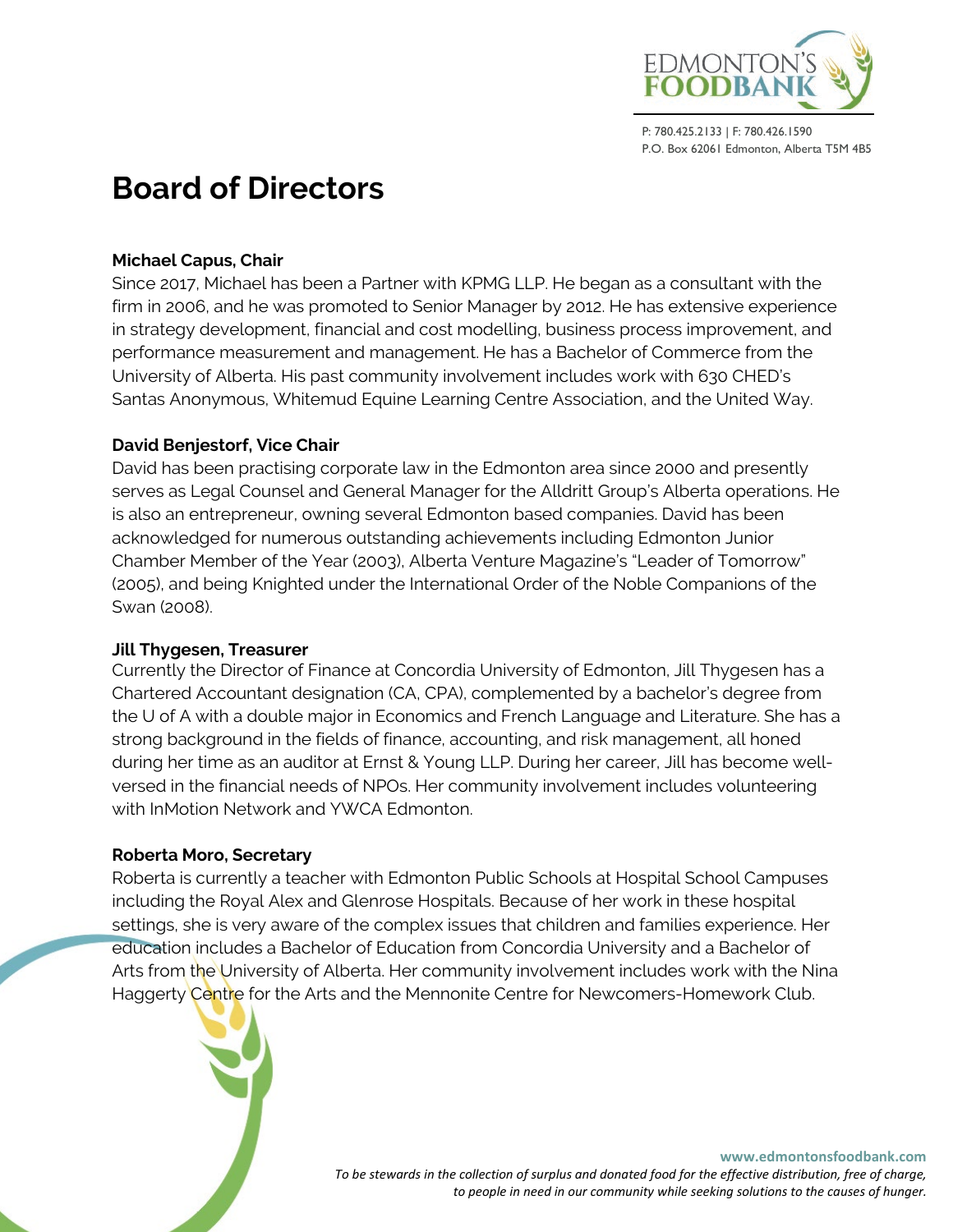

## **Sandra Neis, Former Chair**

Sandra retired from the Government of Alberta in the fall of 2016 from the role of Director of Executive Development and Succession with the Public Service Commission. Sandra holds a degree in Human Resources and Labour Relations as well as a Certificate in Adult Education. In retirement, she enjoys travel, yoga, spending time at the cabin with family, and working on the occasional contract through her consulting business. Sandra has volunteered with the Alberta Government's Board Development program, worked with the Sherwood Park Christmas Bureau, and was on the board of the Edmonton Food Bank prior to her retirement.

### **Pam Averill, Director**

Currently, Pam is the Manager of Job Design and Evaluation for the University of Alberta. Previously, Pam was the Manager of Human Resources for the Government of Alberta (Office of the Auditor General). Pam has a certificate in Human Resource Management and a BA (Political Science & Sociology). Pam currently serves on the Governance Committee of Edmonton's Food Bank. She is passionate about strategic initiatives, program planning, and leadership development.

## **Daniel Cardinal, Director**

Dan Cardinal has been proudly serving the Métis Nation within Alberta for over six years. He started in 2014 as the MNA Region One Vice President and was then successful in his campaign for MNA Provincial Vice President in the 2018 election. Daniel is passionate about preserving Indigenous languages including both Cree and Michif, the language of his people. He has taught Cree with the Edmonton Catholic School Board, owned his own business, and served as a practical nurse. Daniel sits on many boards all relating to language, tradition, and culture preservation. He currently sits on the board of Métis Crossing Advisory Committee. Daniel's main priority is advancing the Métis Nation through promoting education and Métis culture for future generations.

#### **Ray Dallaire, Director**

Ray joined the Investors Group Financial Services in 1982. After serving a number of positions for the Investors Group, Ray was appointed Regional Director for the Edmonton Capital Region office in 2005; he retired from this position in 2017. A firm believer in giving back to the community, some of his charitable services include Junior Achievement, Better Business Bureau of Central & Northern Alberta, Lakeland College, and the Edmonton Chamber of Commerce. Ray has been a long-time passionate supporter of the work of Edmonton's Food Bank.

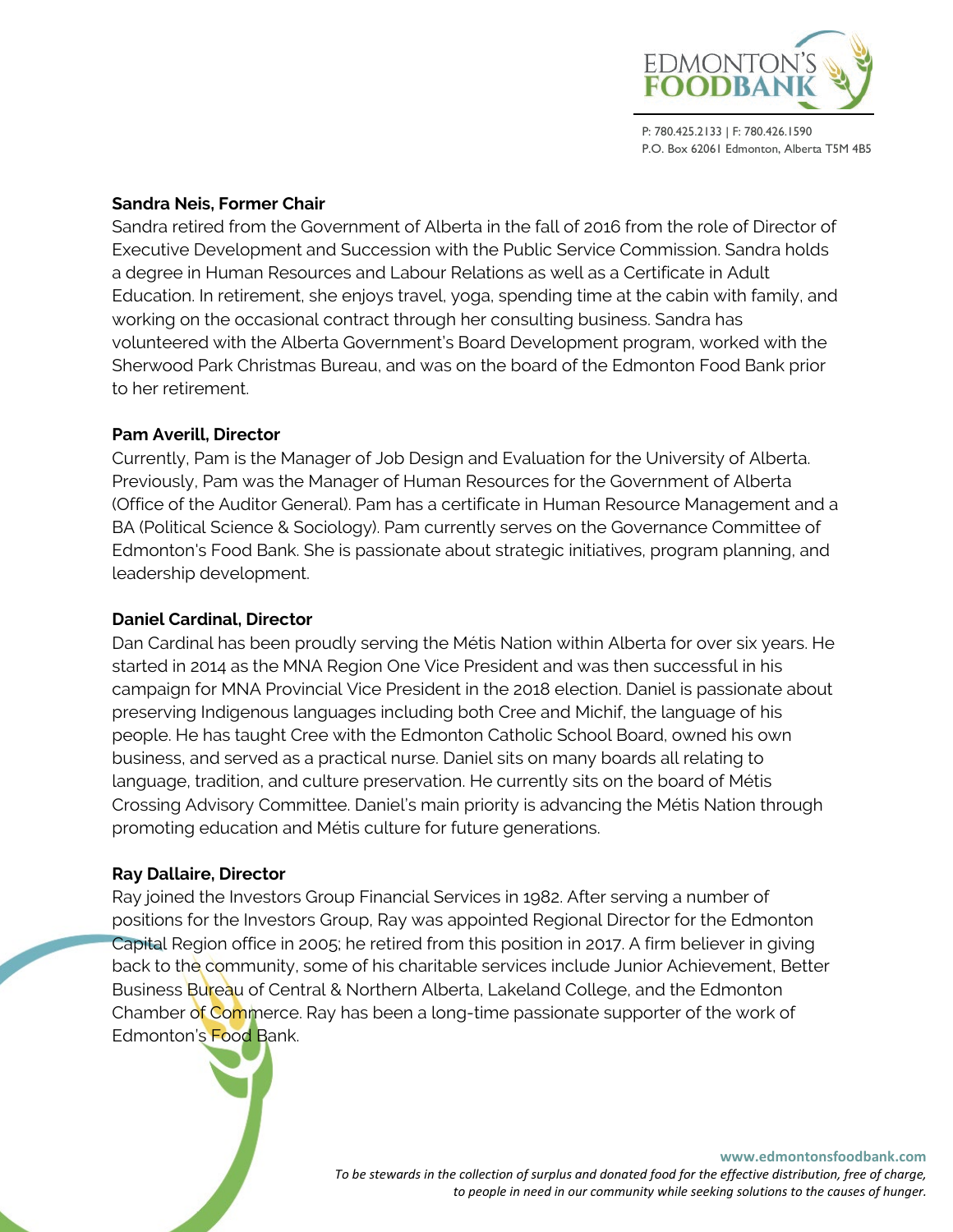

## **Katherine Huising, Director**

Katherine is the Associate Vice President, Ancillary Services at the University of Alberta. Prior to her time with the University of Alberta, Katherine had a career with the Government of Alberta, most recently as the Chief of Protocol. Her previous government positions included: Director of the Northern and Southern Alberta Jubilee Auditoria and Manager of the Northern Alberta Jubilee Auditorium. In addition, Katherine has served on various Edmonton boards and committees including the Glenrose Rehabilitation Hospital Foundation, the Edmonton Downtown Farmers' Market Association, and the Canadian Country Music Awards Organizing Committee (2013 and 2014).

#### **Khadija Jiwani, Director**

Since 2015, Khadija has been the Strategic Director at Aliya's Food Limited, an Edmonton based frozen food manufacturing company. She has in-depth experience of food safety and the food supply chain in North America. Prior to her current role, Khadija worked in international development improving access to water and sanitation in urban areas of Zambia. Khadija's education includes a Bachelor of Science in Civil Engineering from the University of Alberta and a Master of Business Administration with a focus on entrepreneurship and social responsibility.

#### **Michele Kirchner, Director**

Michele has over 30 years of experience working for the Government of Alberta, including her current position as Designated Officer for the Public Interest Disclosure Office. She has also served as Assistant Deputy Minister with Alberta Human Services. Michele has over 15 years of experience on national, provincial, and local boards. She currently serves on the Board of the Jerry Forbes Centre Foundation.

#### **Alim Nizar Somji, Director**

Alim is the Executive Vice-President of the Jaffer Group of Companies. Alim has a Bachelor of Arts (with distinction) in Honors Business Administration from the Richard Ivey School of Business at the University of Western Ontario, and a Post Graduate Certificate in Real Property Valuation from the Sauder School of Business at the University of British Columbia. He has served as a Board Member for Elves Special Needs Society and as the Chairperson of the Economic Planning Board of His Highness Prince Aga Khan Shia Ismaili Council for Edmonton.



**www.edmontonsfoodbank.com**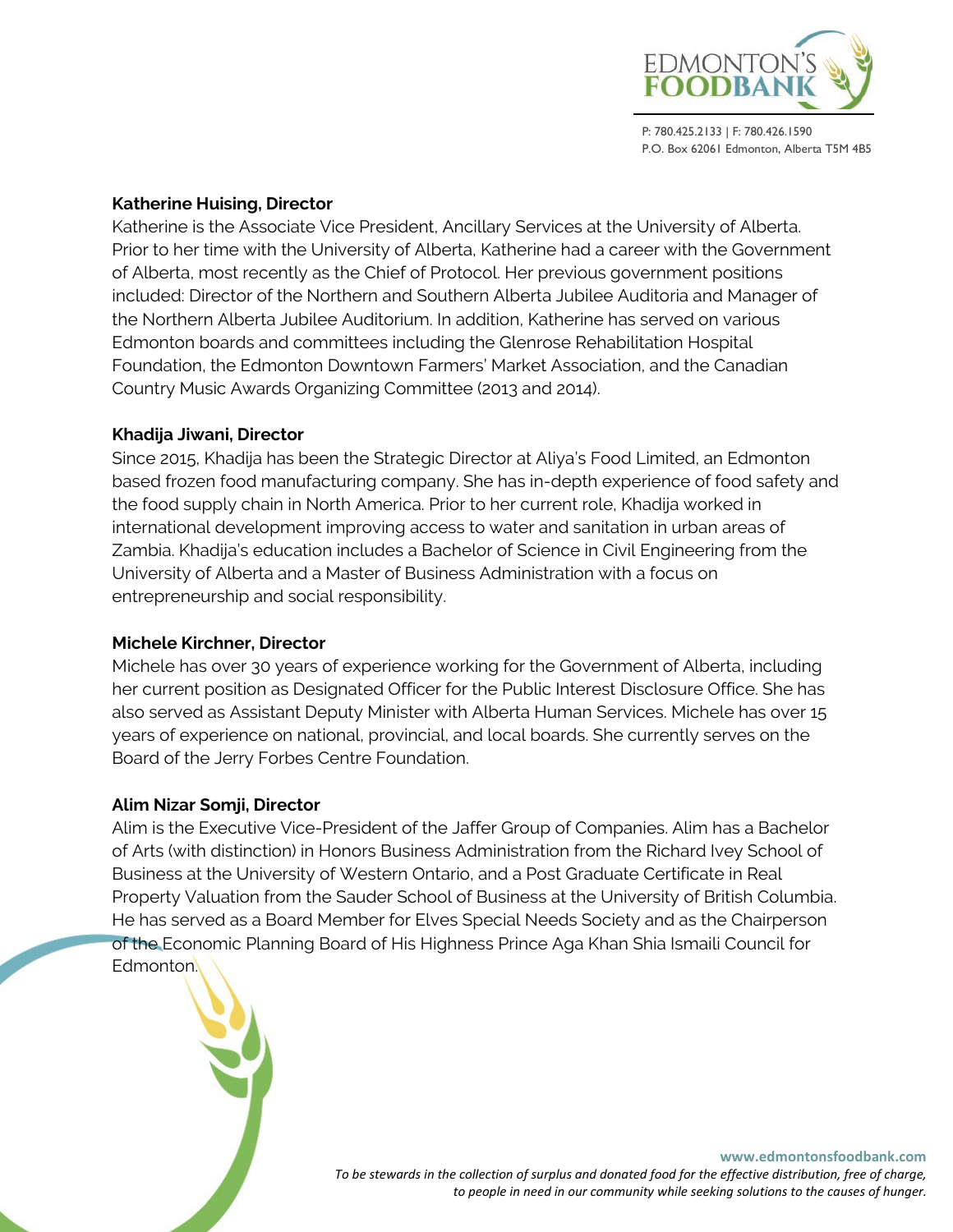

## **Clodia Kanna, Director**

Clodia has been calling Edmonton home since she immigrated from Syria in 2008. Clodia is a professional civil engineer with 22 years of experience in project management and a master's in business administration. She is also a certified Interior Designer with a creative eye and attention to detail. Clodia is a business owner for an initiative she and her hubby started in 2019.

Clodia grew up in the Middle East, and she immigrated to Canada to give her two kids a better life. Clodia is a strong advocate for equality and diversity, and she strongly believes in giving back to the community. Throughout her journey, Clodia felt the warmth of the Canadian generosity, from welcoming her with an open heart to supporting her drive to continue her education and achieve her professional designation as a Professional Engineer P. Eng in Canada.

Clodia currently works at Alberta Innovates as Senior Manager for the Project Management Office, and she has been with that organization for over five years. She previously worked for an engineering firm where she got the required experience and supervision to get her P.Eng designation.

Clodia has always been an active volunteer with different organizations, from Habitat for Humanity, where she built houses for low-income families, to Windmill Microlending, where she mentors professional immigrants like herself to integrate into the Canadian workforce.

In addition to strategic planning and problem-solving, Clodia enjoys reading, jogging, swimming, kayaking, and glamping.